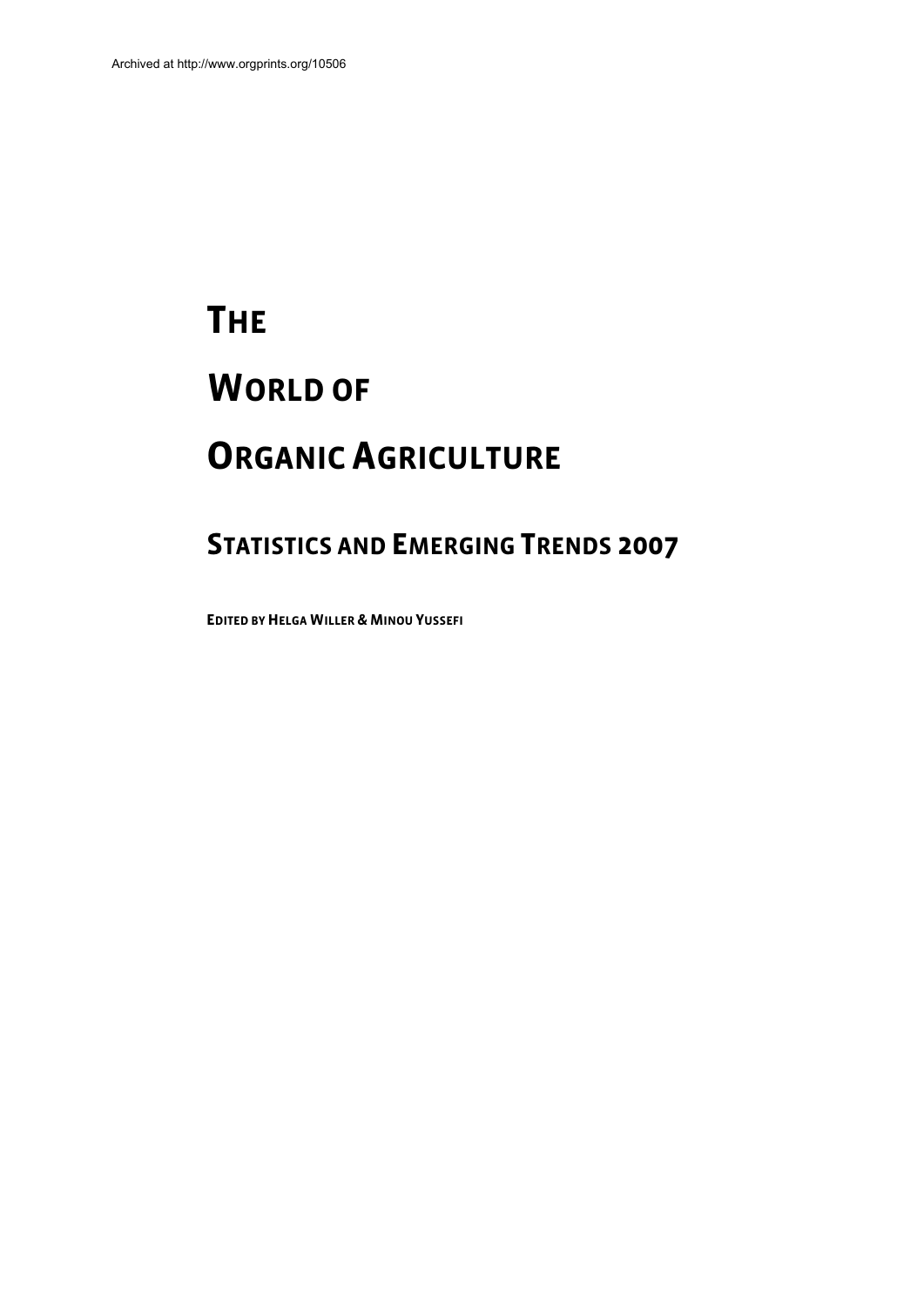Ar**chived at http://www.prgprints.org/10506** contained in this book have been compiled by the authors according to their best knowledge and have been scrupulously checked by the International Federation of Organic Agriculture Movements (IFOAM) and the Research Institute of Organic Agriculture (FiBL). However, the possibility of mistakes cannot be ruled out entirely. Therefore, the editors and the authors are not subject to any obligation and make no guarantees whatsoever regarding any of the statements etc. in this work; neither do they accept responsibility or liability for any possible mistakes contained therein.

Additional information (links, graphs) is available at www.organic-world.net. Should corrections and updates of this report become necessary, they will be published at this site.

Willer, Helga and Minou Yussefi (Eds.) (2007) The World of Organic Agriculture. Statistics and Emerging Trends 2007. 9th edition, totally revised and updated. International Federation of Organic Agriculture Movements IFOAM, Bonn, Germany & Research Institute of Organic Agriculture FiBL, Frick, Switzerland ISBN IFOAM: 3-934055-82-6 ISBN FiBL 978-03736-001-9

#### © 2007, IFOAM & FiBL

International Federation of Organic Agriculture Movements (IFOAM), Charles-de-Gaulle-Str. 5, 53113 Bonn, Germany, Tel. +49 228 926 50-10, Fax +49 228 926 50-99, E-mail headoffice@ifoam.org, Internet www.ifoam.org Research Institute of Organic Agriculture FiBL, Ackerstrasse, 5070 Frick, Switzerland, Tel. +41 62 865 72 72; Fax +41 62 865 72 73, E-Mail info.suisse@fibl.org, Internet www.fibl.org

Language Editing: Neil Sorensen, IFOAM, Bonn Germany Layout: Helga Willer, FiBL, Frick, Switzerland Printed on recycled paper by Medienhaus Plump, Rolandsecker Weg 33, 53619 Rheinbreitbach, Germany Printed copies of this volume may be ordered directly from IFOAM or FiBL or via the IFOAM website at www.ifoam.org or via the FiBL shop at www.fibl.org/shop/, FiBL order number 1449. Price: 20 Euros + postage for the printed copy, Download 15 Euros. Download of the main chapters via www.organic-world.net is free of charge.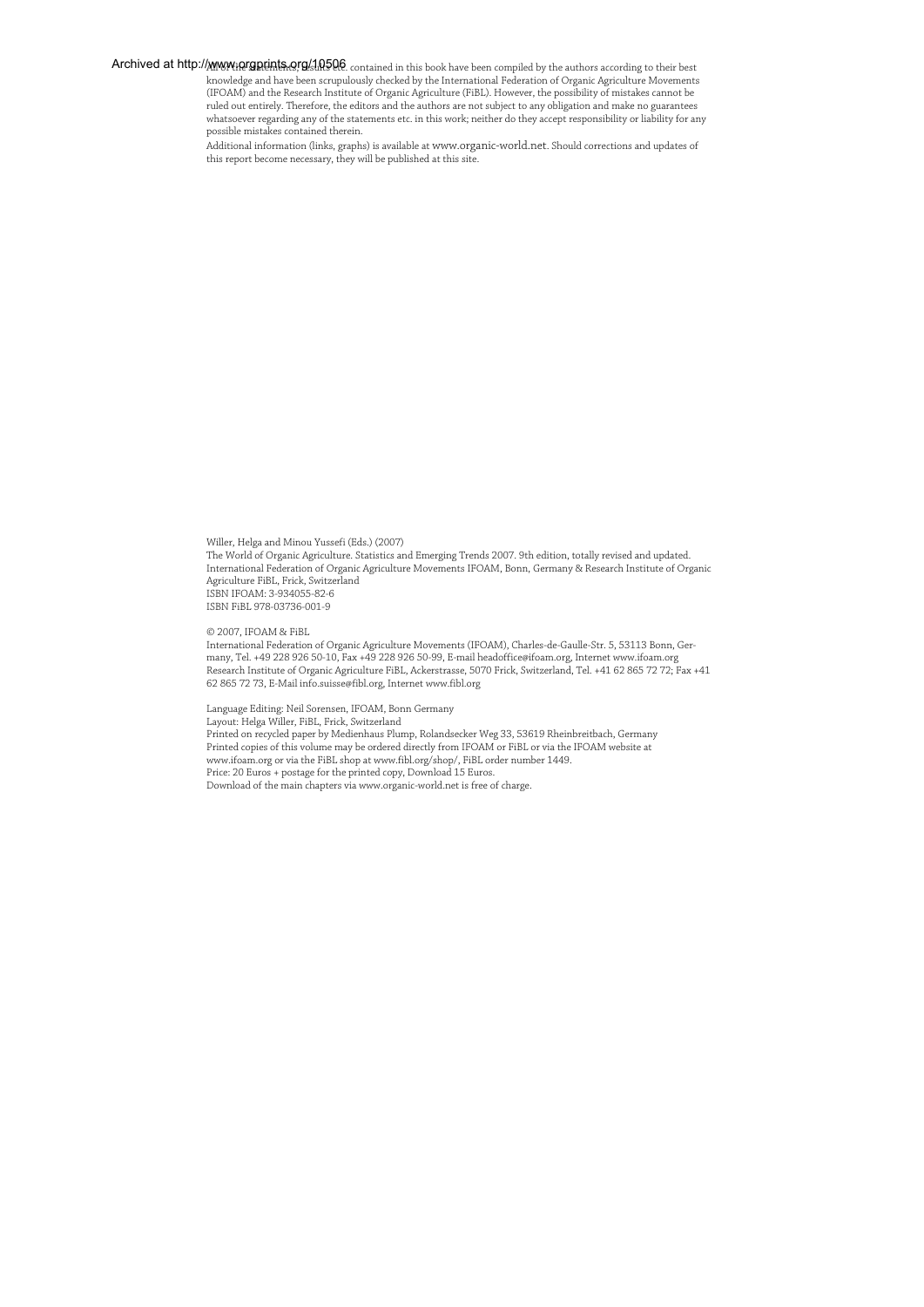## *Table of Contents*

| 1              | Foreword Edition 2007                                                                                                                                                                                      | 7                      |
|----------------|------------------------------------------------------------------------------------------------------------------------------------------------------------------------------------------------------------|------------------------|
| $\overline{2}$ | <b>Editors' Note</b>                                                                                                                                                                                       | 8                      |
| 3              | Organic Farming Worldwide 2007: Overview & Main Statistics<br>Minou Yussefi and Helga Willer                                                                                                               | 9                      |
| 4              | The Global Survey on Organic Farming 2007: Contacts, Data Sources, Data<br>Processing<br>Contacts and data sources<br>Dirk Sthamer<br>Classification of land use data<br>Bàrbara Baraibar and Helga Willer | 17<br>17<br>19         |
| 5              | The Global Survey on Organic Farming 2007:<br>Main Results<br>Helga Willer, Minou Yussefi, Dirk Sthamer                                                                                                    | 23                     |
| 6              | Data and Market Access Information<br>Information sources: Overview<br>Helga Willer<br>The Organics Trade Development Programme (OTDP) of the ITC<br>Alexander Kasterine                                   | 45<br>45<br>50         |
| 7              | Overview of the Global Market for<br>Organic Food and Drink<br>Amarjit Sahota                                                                                                                              | 52                     |
| 8              | Standards and Regulations<br>Beate Huber, Lukas Kilcher, Otto Schmid                                                                                                                                       | 56                     |
| 9              | Certification and Accreditation<br>Accreditation<br>Gerald A.Herrmann<br>Certification bodies:                                                                                                             | 67<br>67               |
|                | Almost 400 certification bodies in more than 70 countries<br>Gunnar Rundgren<br>The IFOAM Accreditation Program                                                                                            | 69<br>72               |
| 10             | Organic Wild Collection<br>Udo Censkowsky and Uli Helberg                                                                                                                                                  | 75                     |
| 11             | How Organic Agriculture<br>Contributes to Sustainable Development<br>Lukas Kilcher                                                                                                                         | 82                     |
| 12             | Africa<br>Organic Farming in Africa<br>Bo van Elzakker, Nicholas Parrott, Marjorie Chola Chonya, Sam Adimado<br>Africa: Organic farming statistics<br>Background: The IFOAM African Office                 | 92<br>93<br>103<br>105 |
|                |                                                                                                                                                                                                            |                        |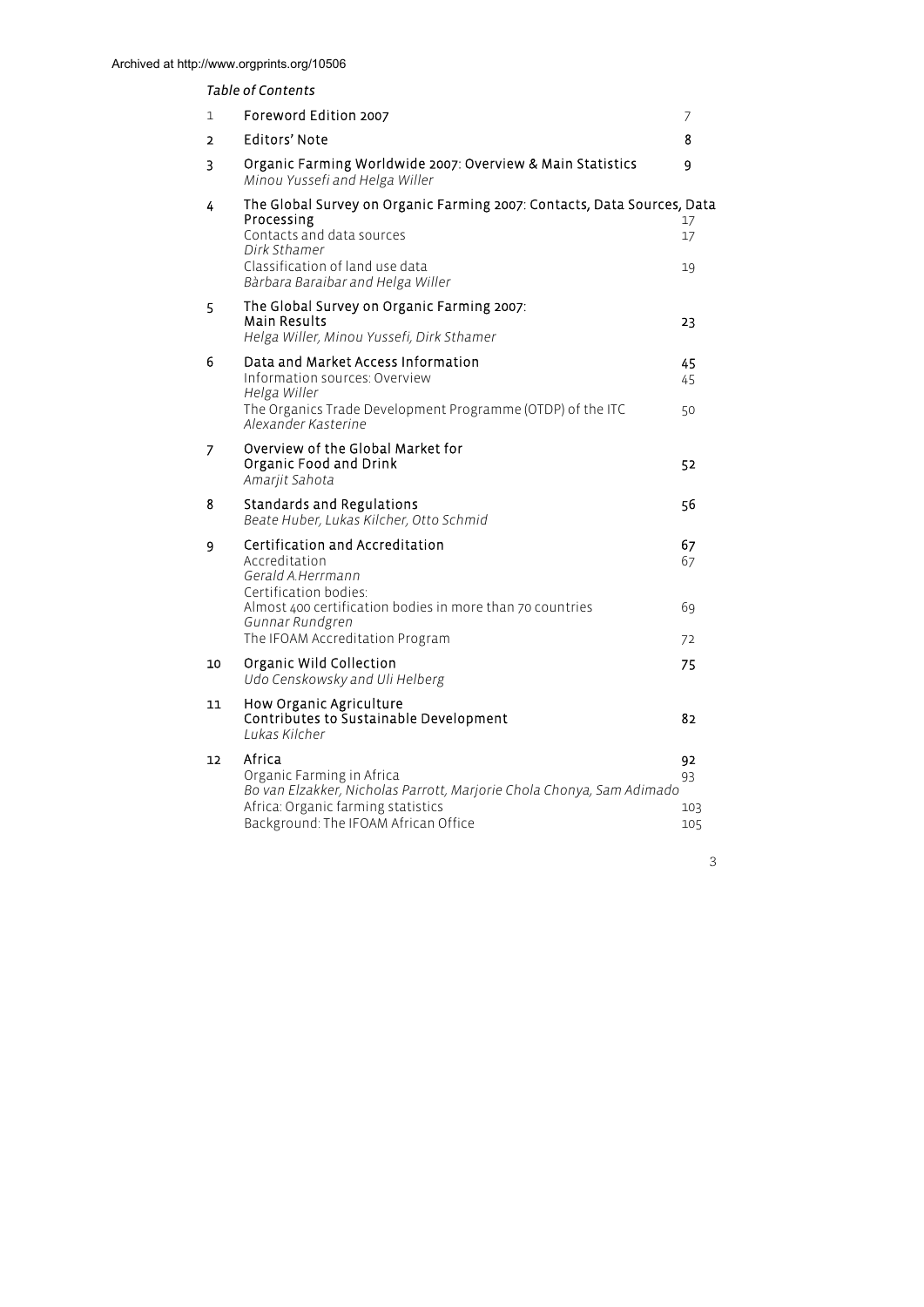## 13 Asia 106 Organic Farming in Asia 107 *Ong Kung Wai*  Asia: Organic farming statistics<br>Country report: Organic food and farming in China 114 Country report: Organic food and farming in China *Paul Rye Kledal, Qiao Yu Hui, Henrik Egelyng, Xi Yunguan, Niels Halberg and Li Xianjun*  14 Australia/Oceania 120 Organic farming Australia 121 and 121 *Els Wynen*  Report on Organic farming in New Zealand 128 *Seager Mason*  Australia/Oceania: Organic farming statistics 132 15 Europe 133 Statistics, support schemes and research 134 *Helga Willer*  The European Market for Organic Food 143 *Toralf Richter and Susanne Padel*  Europe: Organic farming statistics 151 16 Latin America 2008 155 Organic Farming in Latin America 156 *Alberto Pipo Lernoud*  Latin America: Country reports 164 *Alberto Pipo Lernoud and Marcela Piovano*  Latin America: Organic farming statistics 174 Case study Bolivia: On the way to an ecological country 176 *Luis Vildozo*  Background: The 'First Meeting of Organic Producers and Researchers' 177 *Salvador Garibay*  17 The Mediterranean Region 181 and 182 Organic Farming in the Mediterranean Region: Statistics and Main Trends 181 *Lina Al Bitar* Background: Agribiomediterraneo, the IFOAM Mediterranean Group: 193 *Paola Migliorini and Fabio Piccioli*  18 North America 2008 196 Organic Farming in North America 196 *Barbara Haumann*  North America: Organic farming statistics 208 19 Achievements Made and Challenges Ahead 209 *Angela B. Caudle and Gabriele Holtmann*  20 Annex: Tables 213 21 Contact 251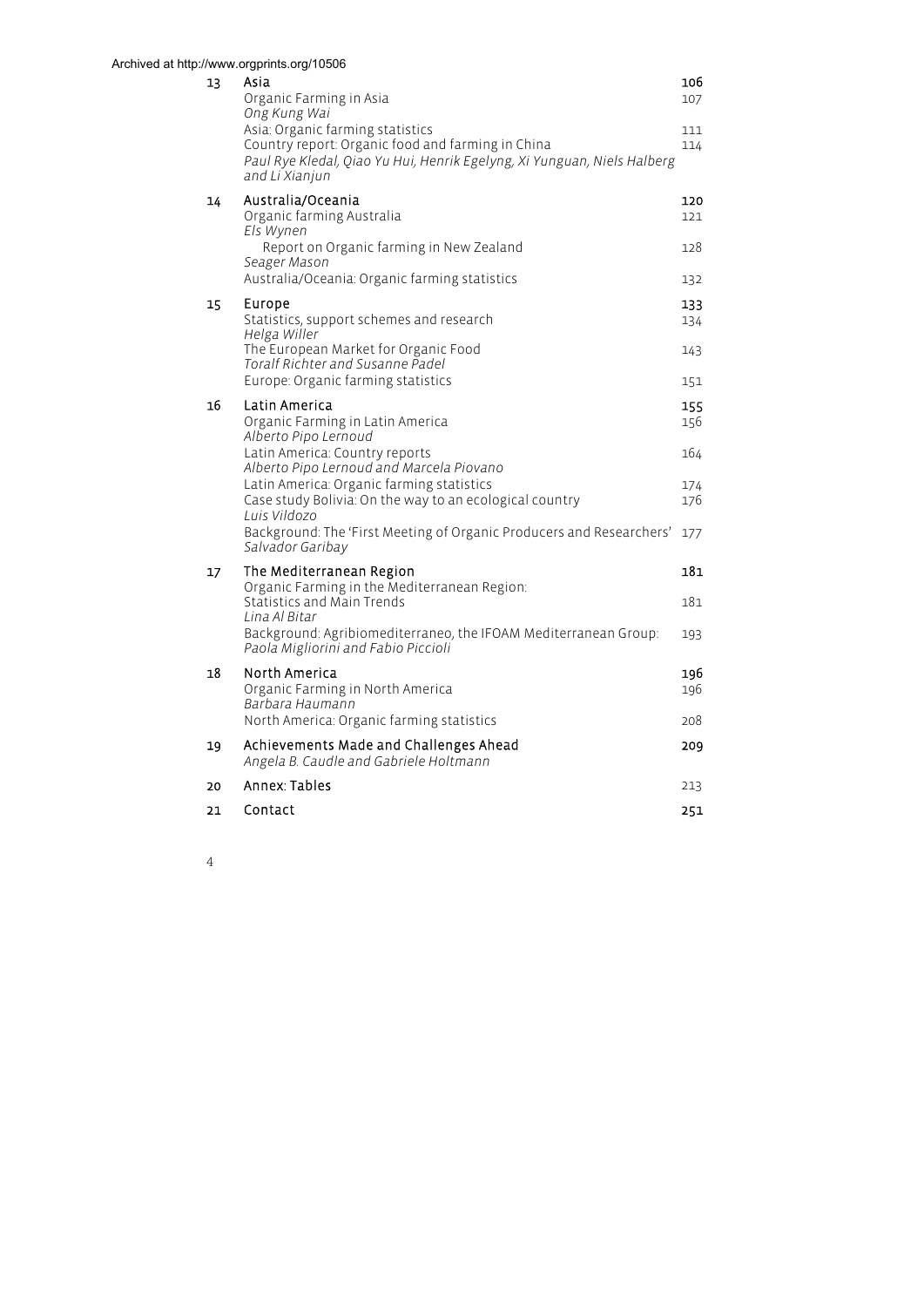## Tables

| Table 1: Percentage of countries by continent that answered the survey      | 18  |
|-----------------------------------------------------------------------------|-----|
| Table 2: Organic land and farms by continent                                | 24  |
| Table 3: Global organic land by main land use categories                    | 30  |
| Table 4: Organic land by main category                                      | 33  |
| Table 5: Number of Certification Bodies                                     | 69  |
| Table 6: Certification bodies and accreditation status                      | 71  |
| Table 7: Identified quantities, registered areas and number of              |     |
| wild collection projects worldwide in 2005                                  | 76  |
| Table 8: List with reported organic wild collection projects (2005)         |     |
| ordered by harvested quantities.                                            | 79  |
| Table 9: Organic land and farms in Africa                                   | 103 |
| Table 10: Organic land and farms in Asia                                    | 111 |
| Table 11: Chinese provinces concentrated with certified organic production, |     |
| major produce, arable land and value (US-Dollar) derived from domestic      |     |
| as well as export sales (2005)                                              | 116 |
| Table 12: Organic land and farms in Australia/Oceania                       | 132 |
| Table 13: Estimated turnover and per capita consumer                        |     |
| expenditures for organic food in selected European countries, 2005          | 149 |
| Table 14: Organic land and farms in Europe                                  | 151 |
| Table 15: Organic land and farms in Latin America                           | 174 |
| Table 16: Organic land and farms in North America                           | 208 |
| Table 17: Alphabetical list of countries: Organic land,                     |     |
| share of organic land of total agricultural area, number of organic farms   | 213 |
| Table 18: Organic land by country, sorted by importance                     | 216 |
| Table 19: Share of organic land by country, sorted by importance            | 217 |
| Table 20: Number of farms by country, sorted by importance                  | 219 |
| Table 21: Global organic land use by country                                | 220 |
| Table 22: Global organic land use by main crop categories                   | 251 |

## Figures

| Figure 1: Distribution of global organic land by continent                                         | 25 |
|----------------------------------------------------------------------------------------------------|----|
| Figure 2: Distribution of organic farms by continent                                               | 25 |
| Figure 3: The ten countries with most organic land                                                 | 26 |
| Figure 4: The ten countries with the highest increase of organic land area (hectares) according to |    |
| SOEL-FIBL surveys 2006 and 2007                                                                    | 27 |
| Figure 5: The ten countries with the highest share of organic land                                 | 28 |
| Figure 6: The ten countries with the highest number of organic farms                               | 29 |
| Figure 7: Global organic land use: Global organic land use, including share of land for which no   |    |
| information was available                                                                          | 30 |
| Figure 8: Arable land by continent: The continents' share of arable land                           | 31 |
| Figure 9: Use of organic arable land (hectares)                                                    | 31 |
| Figure 10: Permanent crops by continent (hectares)                                                 | 32 |
| Figure 11: Use of organic permanent cropland (hectares)                                            | 32 |
| Figure 12: Permanent grassland by continent (hectares)                                             | 33 |
| Figure 13: Land use in organic farming in Africa                                                   | 34 |
| Figure 14: Land use in organic farming in Asia                                                     | 35 |
| Figure 15: Land use in organic farming in Australia/Oceania                                        | 35 |
| Figure 16: Land use in organic farming in Europe                                                   | 36 |
| Figure 17: Land use in organic farming in Latin America                                            | 37 |
| Figure 18: Land use in organic farming in North America                                            | 37 |
| Figure 19: Organic banana production (hectares)                                                    | 38 |
| Figure 20: Organic cereal production (hectares)                                                    | 39 |
| Figure 21: Organic citrus fruit production (hectares)                                              | 39 |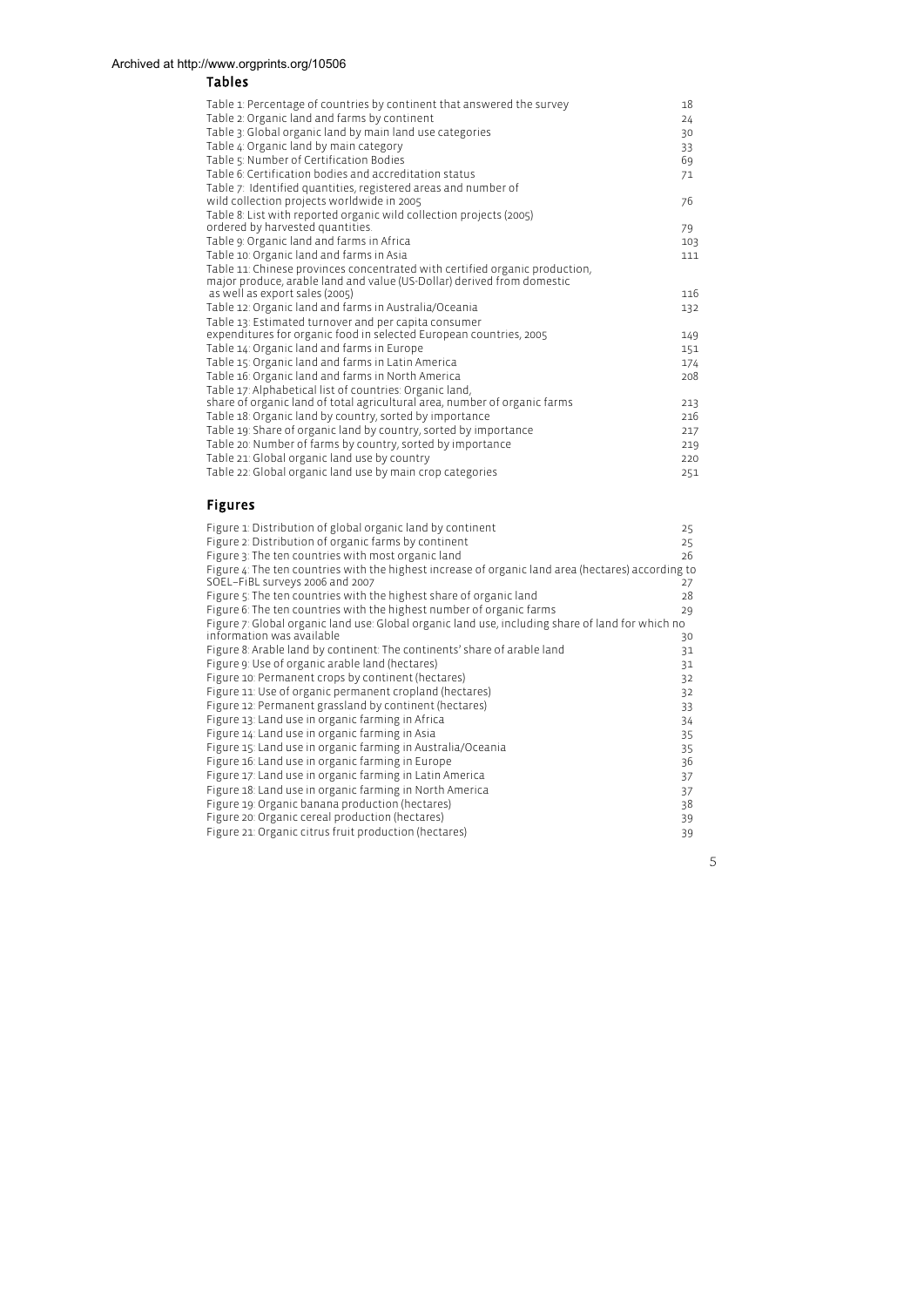6

| Figure 22: Organic coffee production (hectares)                                                       | 40  |
|-------------------------------------------------------------------------------------------------------|-----|
| Figure 23: Organic cocoa production (hectares)                                                        | 40  |
| Figure 24: Organic cotton production (hectares)                                                       | 41  |
| Figure 25: Organic grape production (hectares)                                                        | 41  |
| Figure 26: Organic permanent grassland (hectares)                                                     | 42  |
| Figure 27: Organic olive production (hectares)                                                        | 42  |
| Figure 28: Organic rice production (hectares)                                                         | 43  |
| Figure 29: Organic tropical fruit production (hectares)                                               | 43  |
| Figure 30: Organic wheat and spelt production (hectares)                                              | 44  |
| Figure 31: Development of organic certification bodies                                                | 71  |
| Figure 32: Overview on certified organic wild collection areas, harvested quantities and number of    |     |
| reported collectors per continent in 2005.                                                            | 75  |
| Figure 33: Organic wild product categories: Share of total quantities                                 | 77  |
| Figure 34: Organic wild product categories: Share of total harvested area                             | 78  |
| Figure 35: Development of organic land area in Europe 1985-2005                                       | 134 |
| Figure 36: Development of organic farming in the European Union 1985-2005: Organic land and           |     |
| farms                                                                                                 | 135 |
| Figure 37: The ten countries with the highest area of organic farming land in Europe 2005             | 135 |
| Figure 38: The ten countries with the highest increase (hectares) of organic land in Europe 2004-2005 | 136 |
| Figure 39: Funding for research in organic food and farming in 11 European countries 2004             | 139 |
| Figure 40: The European market for organic food 2005: Shares of the individual countries of the       |     |
| European organic market                                                                               | 149 |
| Figure 41: Organic land area in the Mediterranean countries. Top ten countries                        | 183 |
| Maps                                                                                                  |     |
| Map 1: Organic agriculture worldwide                                                                  | 10  |
| Map 2: Organic farming in Africa.                                                                     | 92  |
| Map 3: Organic Farming in Asia                                                                        | 106 |
| Map 4: Organic farming in Oceania/Australia                                                           | 120 |

Map 5: Organic farming in Europe 133 Map 6: Organic farming in Latin America 155 Map 7: Organic farming in North America 196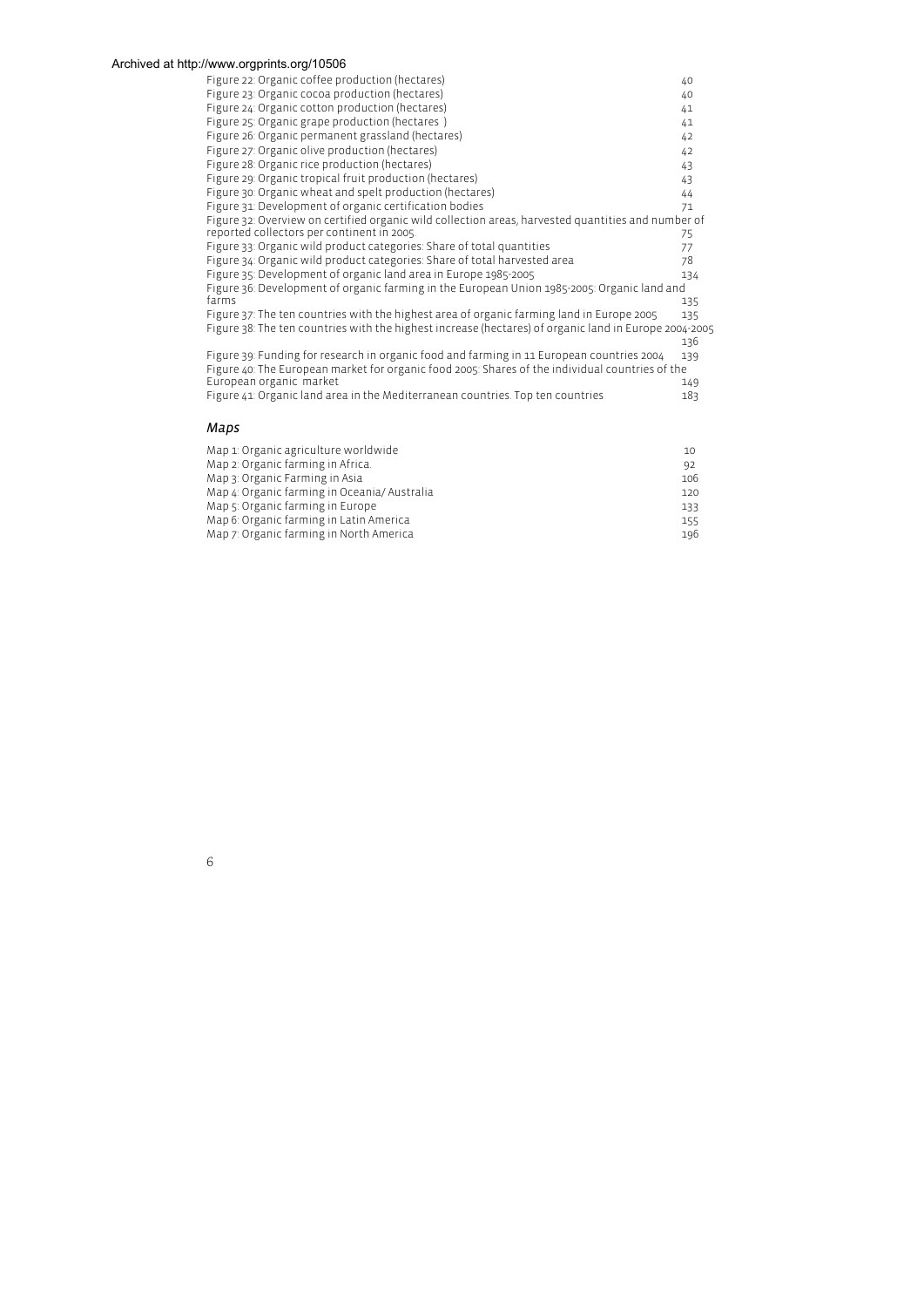## *20 Annex: Tables*

In this annex, the tables with the basic data are presented. Should you discover any errors of have any updates, please send them to helga.willer@fibl.org. Corrections will be published at the website www.organic-world.net; updates in the next edition of 'The World of Organic Agriculture.'

Table 17: Alphabetical list of countries: Organic land, share of organic land of total agricultural area, number of organic farms

| Country            | Organic land<br>(hectares) | Organic farms | Share of total agri-<br>cultural land (%) |
|--------------------|----------------------------|---------------|-------------------------------------------|
| Albania            | 1'170                      | 93            | 0.1                                       |
| Algeria            | 887                        | 39            | 0.0                                       |
| Argentina          | 3'099'427                  | 1'736         | 2.4                                       |
| Armenia            | 265                        | 40            | 0.0                                       |
| Australia          | 11'800'000                 | 1'869         | 2.7                                       |
| Austria            | 360'972                    | 20'310        | 14.2                                      |
| Azerbaijan         | 20'308                     | 332           | 0.4                                       |
| Bangladesh         | 177'700                    | 100           | 2.0                                       |
| Belgium            | 22'996                     | 693           | 1.6                                       |
| <b>Belize</b>      | 1'810                      |               | 1.2                                       |
| Benin              | 500                        | 600           | 0.0                                       |
| Bhutan             | 150                        | 65            | 0.0                                       |
| <b>Bolivia</b>     | 364'100                    | 6'500         | 1.0                                       |
| Bosnia Herzegovina | 416                        | 26            | 0.0                                       |
| <b>Brazil</b>      | 842'000                    | 15'000        | 0.3                                       |
| <b>Bulgaria</b>    | 14'320                     | 351           | 0.3                                       |
| Burkina Faso       | 30                         |               | 0.0                                       |
| Cambodia           | 952                        | 1'421         | 0.0                                       |
| Cameroon           | 7'000                      |               | 0.1                                       |
| Canada             | 578'874                    | 3'618         | 0.9                                       |
| Chile              | 45'000                     | 1'000         | 0.3                                       |
| China              | 2'300'000                  | 1'600         | 0.4                                       |
| Colombia           | 33'000                     | 4'500         | 0.1                                       |
| Costa Rica         | 9'473                      | 3'987         | 0.3                                       |
| Croatia            | 3'184                      | 269           | 0.1                                       |
| Cuba               | 15'443                     | 7'101         | 0.2                                       |
| Cyprus             | 1'698                      | 305           | 1.1                                       |
| Czech Rep.         | 254'982                    | 829           | 6.0                                       |
| Denmark            | 145'636                    | 2'892         | 5.6                                       |
| Dominican Rep.     | 51'391                     | 819           | 1.4                                       |
| Ecuador            | 44'661                     | 2'427         | 0.6                                       |
| Egypt              | 24'548                     | 500           | 0.7                                       |
| El Salvador        | 5'256                      | 1'811         | 0.3                                       |
| Estonia            | 59'862                     | 1'013         | 7.2                                       |
| Fiji               | 100                        |               | 0.0                                       |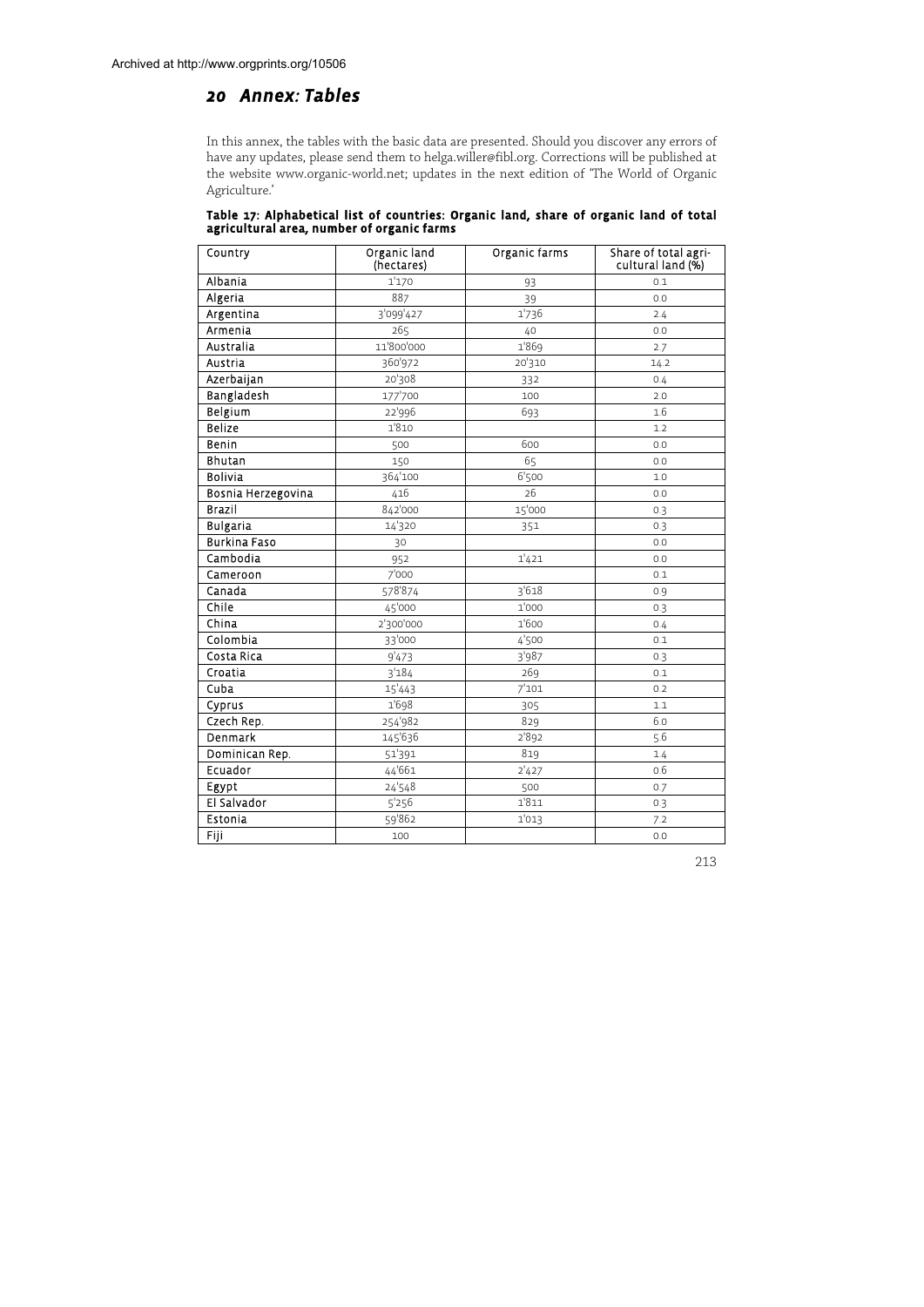| Country            | Organic land<br>(hectares) | Organic farms       | Share of total agri-<br>cultural land (%) |
|--------------------|----------------------------|---------------------|-------------------------------------------|
| Finland            | 147'587                    | 4'296               | 6.5                                       |
| France             | 560'838                    | 11'402              | 2.0                                       |
| Georgia            | 130                        | 38                  | 0.0                                       |
| Germany            | 807'406                    | 17'020              | 4.7                                       |
| Ghana              | 17'261                     | 2'000               | 0.1                                       |
| Greece             | 288'255                    | 14'614              | 3.1                                       |
| Guatemala          | 12'110                     | 2'830               | 0.3                                       |
| Guyana             | 109                        | 28                  | 0.0                                       |
| Honduras           | 1'823                      | 3'000               | 0.1                                       |
| Hongkong           | 12                         | 20                  |                                           |
| Hungary            | 123'569                    | 1'553               | 2.9                                       |
| Iceland            | 4'684                      | 23                  | 0.2                                       |
| India              | 150'790                    | $\overline{5}$ '147 | 0.1                                       |
| Indonesia          | 17'783                     | 15'473              | 0.0                                       |
| Ireland            | 35'266                     | 978                 | 0.8                                       |
| Israel             | 6'685                      | 420                 | 1.2                                       |
| Italy              | 1'067'102                  | 44'733              | 8.4                                       |
| Jamaica            | 376                        | 7                   | 0.1                                       |
| Japan              | 8'109                      | 4'636               | 0.2                                       |
| Jordan             | 10                         | $\mathbf{1}$        | $0.0\,$                                   |
| Kazakhstan         | 36'882                     | $\mathbf{1}$        | 0.0                                       |
| Kenya              | 182'586                    | 15'815              | 0.7                                       |
| Korea, Republic of | 38'282                     | 5'447               | 2.0                                       |
| Kyrgyzstan         | 221                        | 225                 | 0.0                                       |
| Latvia             | 118'612                    | 2'873               | 4.8                                       |
| Lebanon            | 2'465                      | 331                 | 0.7                                       |
| Liechtenstein      | 1'040                      | 35                  | 27.9                                      |
| Lithuania          | 69'430                     | 1'811               | 2.5                                       |
| Luxemburg          | 3'243                      | 72                  | 2.5                                       |
| Macedonia          | 249                        | 50                  | 0.0                                       |
| Madagascar         | 2'220                      |                     | 0.0                                       |
| Malawi             | 325                        | 13                  | 0.0                                       |
| Malaysia           | 963                        | 40                  | 0.0                                       |
| Mali               | 14'600                     | 3'672               | 0.0                                       |
| Malta              | 14                         | 6                   | 0.1                                       |
| Mauritius          | 175                        | $\overline{5}$      | 0.2                                       |
| Mexico             | 307'692                    | 83'174              | 2.9                                       |
| Moldova            | 11'075                     | 121                 | 0.4                                       |
| Morocco            | 20'040                     | 12'051              | 0.1                                       |
| Mozambique         | 716                        | 1'904               | 0.0                                       |
| Nepal              | 1'000                      | 1'247               | 0.0                                       |
| Netherlands        | 48'765                     | 1'377               | 2.5                                       |
| New Zealand        | 45'000                     | 820                 | 0.3                                       |
| Nicaragua          | $\overline{5}1'057$        | 5'977               | 0.7                                       |
| Niger              | 39                         |                     | 0.0                                       |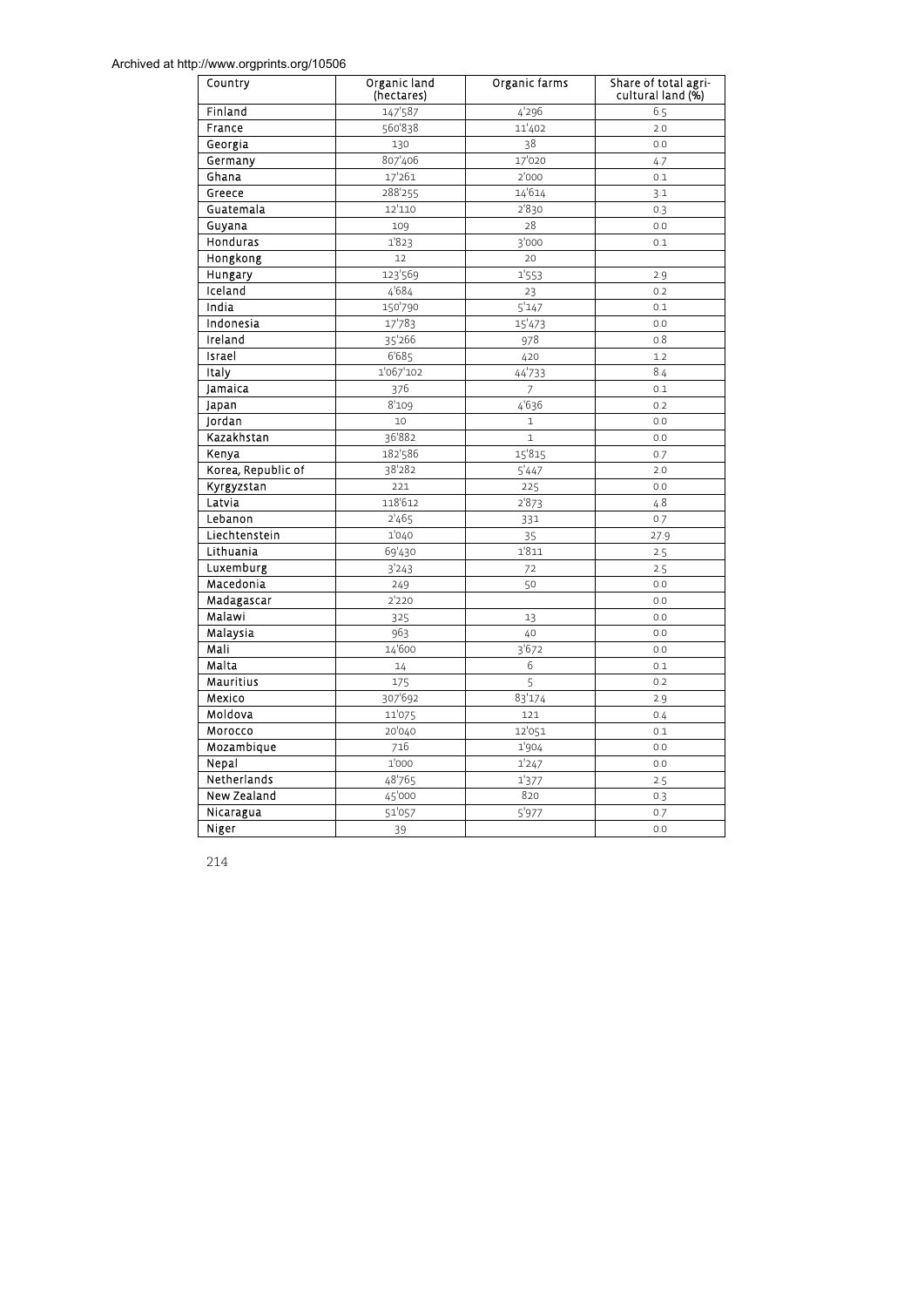| Country                    | Organic land<br>(hectares) | Organic farms  | Share of total agri-<br>cultural land (%) |
|----------------------------|----------------------------|----------------|-------------------------------------------|
| Norway                     | 43'033                     | 2'496          | 4.1                                       |
| Pakistan                   | 20'310                     | 28             | 0.1                                       |
| Palestine, Occupied<br>Tr. | 1'000                      | 500            | 0.3                                       |
| Panama                     | 5'244                      | $\overline{7}$ | 0.2                                       |
| Paraguay                   | 59'500                     | 2'827          | 0.2                                       |
| Peru                       | 84'782                     | 33'474         | 0.4                                       |
| Philippines                | 14'134                     | 34'990         | 0.1                                       |
| Poland                     | 167'740                    | 7'183          | 1.0                                       |
| Portugal                   | 233'458                    | 1'577          | 6.3                                       |
| Romania                    | 87'916                     | 2'920          | 0.6                                       |
| <b>Russian Federation</b>  | 40'000                     | 40             | 0.0                                       |
| Rwanda                     | 105                        |                | 0.0                                       |
| Saudi Arabia               | 13'730                     | 3              | 0.0                                       |
| Senegal                    | 2'500                      | 3'000          | 0.0                                       |
| Serbia/Montenegro          | 591                        |                | 0.0                                       |
| Slovak Republic            | 92'191                     | 196            | 4.9                                       |
| Slovenia                   | 23'499                     | 1'718          | 4.8                                       |
| South Africa               | 50'000                     |                | 0.1                                       |
| Spain                      | 807'569                    | 15'693         | 3.2                                       |
| Sri Lanka                  | 10'049                     | 35'000         | 0.4                                       |
| Sudan                      | 200'000                    | 650            | 0.1                                       |
| Sweden                     | 200'010                    | 2'951          | 6.3                                       |
| Switzerland                | 117'117                    | 6'420          | 10.9                                      |
| Syria                      | 20'500                     |                | 0.1                                       |
| Taiwan                     | 1'441                      | 914            |                                           |
| Tanzania                   | 38'875                     | 34'791         | 0.1                                       |
| Thailand                   | 21'701                     | 2'498          | 0.1                                       |
| <b>East Timor</b>          | 21'526                     | 18'388         | 6.3                                       |
| Togo                       | 90                         | $\mathbf 1$    | 0.0                                       |
| Trinidad & Tobago          | 67                         | $\mathbf 1$    | 0.1                                       |
| Tunisia                    | 143'099                    | 515            | 1.5                                       |
| Turkey                     | 93'133                     | 14'401         | 0.2                                       |
| Uganda                     | 182'000                    | 40'000         | 1.5                                       |
| UK                         | 619'852                    | 4'285          | 3.9                                       |
| Ukraine                    | 241'980                    | 72             | 0.6                                       |
| Uruguay                    | 759'000                    | 500            | 5.1                                       |
| US                         | 1'620'351                  | 8'445          | 0.5                                       |
| Venezuela                  | 16'000                     | 4              | 0.1                                       |
| Vietnam                    | 6'475                      | 1'022          | 0.1                                       |
| Zambia                     | 2'884                      | 9'248          | 0.0                                       |
| Zimbabwe                   | 25                         | $\mathbf{1}$   | 0.0                                       |
| Total                      | 30'558'183                 | 633'891        | 0.7                                       |

Source: SOEL-FiBL Survey 2007.

Data providers and sources are listed under the continent tables at the end of the continent chap-ters.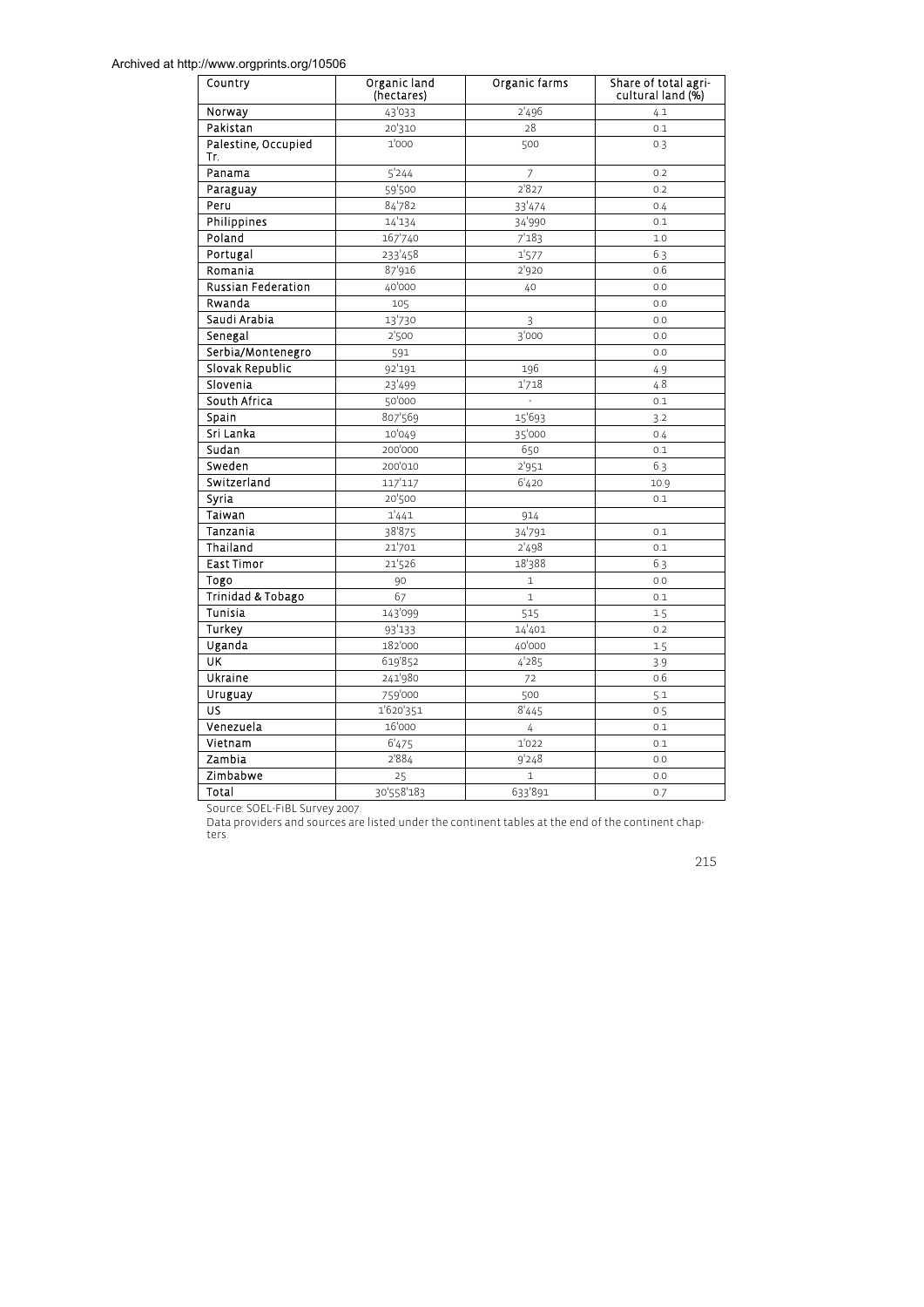## Table 18: Organic land by country, sorted by importance

| Country         | Organic land<br>(hectares) |
|-----------------|----------------------------|
| Australia       | 11'800'000                 |
| Argentina       | 3'099'427                  |
| China           | 2'300'000                  |
| US              | 1'620'351                  |
| <b>Italy</b>    | 1'067'102                  |
| Brazil          | 842'000                    |
| .<br>Spain      | 807'569                    |
| Germany         | 807'406                    |
| Uruguay         | 759'000                    |
| UK              | 619'852                    |
| Canada          | 578'874                    |
| France          | 560'838                    |
| <b>Bolivia</b>  | 364'100                    |
| Austria         | 360'972                    |
| Mexico          | 307'692                    |
| Greece          | 288'255                    |
| Czech Rep.      | 254'982                    |
| Ukraine         | 241'980                    |
| Portugal        | 233'458                    |
| Sweden          | 200'010                    |
| Sudan           | 200'000                    |
| Kenya           | 182'586                    |
| Uganda          | 182'000                    |
| Bangladesh      | 177'700                    |
| Poland          | 167'740                    |
| India           | 150'790                    |
| Finland         | 147'587                    |
| Denmark         | 145'636                    |
| Tunisia         | 143'099                    |
| Hungary         | 123'569                    |
| Latvia          | 118'612                    |
| Switzerland     | 117'117                    |
| <b>Turkey</b>   | $\overline{93}'$ 133       |
| Slovak Republic | 92'191                     |
| Romania         | 87'916                     |
| Peru            | 84'782                     |
| Lithuania       | 69'430                     |
| Estonia         | 59'862                     |
| Paraguay        | 59'500                     |
| Dominican Rep.  | 51'391                     |
| Nicaragua       | 51'057                     |
| South Africa    | 50'000                     |
| Netherlands     | 48'765                     |
| Chile           | 45'000                     |

| New Zealand                       | 45'000                          |  |
|-----------------------------------|---------------------------------|--|
| Ecuador                           | 44'661                          |  |
| Norway                            | 43'033                          |  |
| Russian Federati-<br>on           | 40'000                          |  |
| Tanzania                          | 38'875                          |  |
| Korea, Republic of                | 38'282                          |  |
| Kazakhstan                        | 36'882                          |  |
| Ireland                           | 35'266                          |  |
| Colombia                          | 33'000                          |  |
| Egypt                             | 24'548                          |  |
| Slovenia                          | 23'499                          |  |
| Belgium                           | 22'996                          |  |
| Thailand                          | _<br>21'701                     |  |
| East Timor                        | 21'526                          |  |
| Syria                             | 20'500                          |  |
| Pakistan                          | 20'310                          |  |
| Azerbaijan                        | 20'308                          |  |
| Morocco                           | 20'040                          |  |
| <b>Indonesia</b>                  | 17'783                          |  |
| Ghana                             | 17'261                          |  |
| Venezuela                         | 16'000                          |  |
| Cuba                              | 15'443                          |  |
| Mali                              | 14'600                          |  |
| Bulgaria                          | 14'320                          |  |
| Philippines                       | _<br>14'134                     |  |
| Saudi Arabia                      | 13'730                          |  |
| Guatemala                         | 12'110                          |  |
| Moldova                           | 11'075                          |  |
| Sri Lanka                         | 10'049                          |  |
| Costa Rica                        | 9'473                           |  |
| Japan                             | 8'109                           |  |
| Cameroon                          | $\frac{1}{7}$ '000              |  |
| Israel                            | 6'685                           |  |
| Vietnam                           | 6'475                           |  |
| El Salvador                       | 5'256                           |  |
| Panama                            | $\overline{5}$ <sup>'</sup> 244 |  |
| Iceland                           | 4'684                           |  |
| Luxemburg                         | 3'243                           |  |
| Croatia                           | 3'184                           |  |
| Zambia                            | 2'884                           |  |
| Senegal                           | 2'500                           |  |
| Lebanon                           | 2'465                           |  |
| $\overline{\mathsf{M}}$ adagascar | 2'220                           |  |
| Honduras                          | 1'823                           |  |
| <b>Belize</b>                     | 1'810                           |  |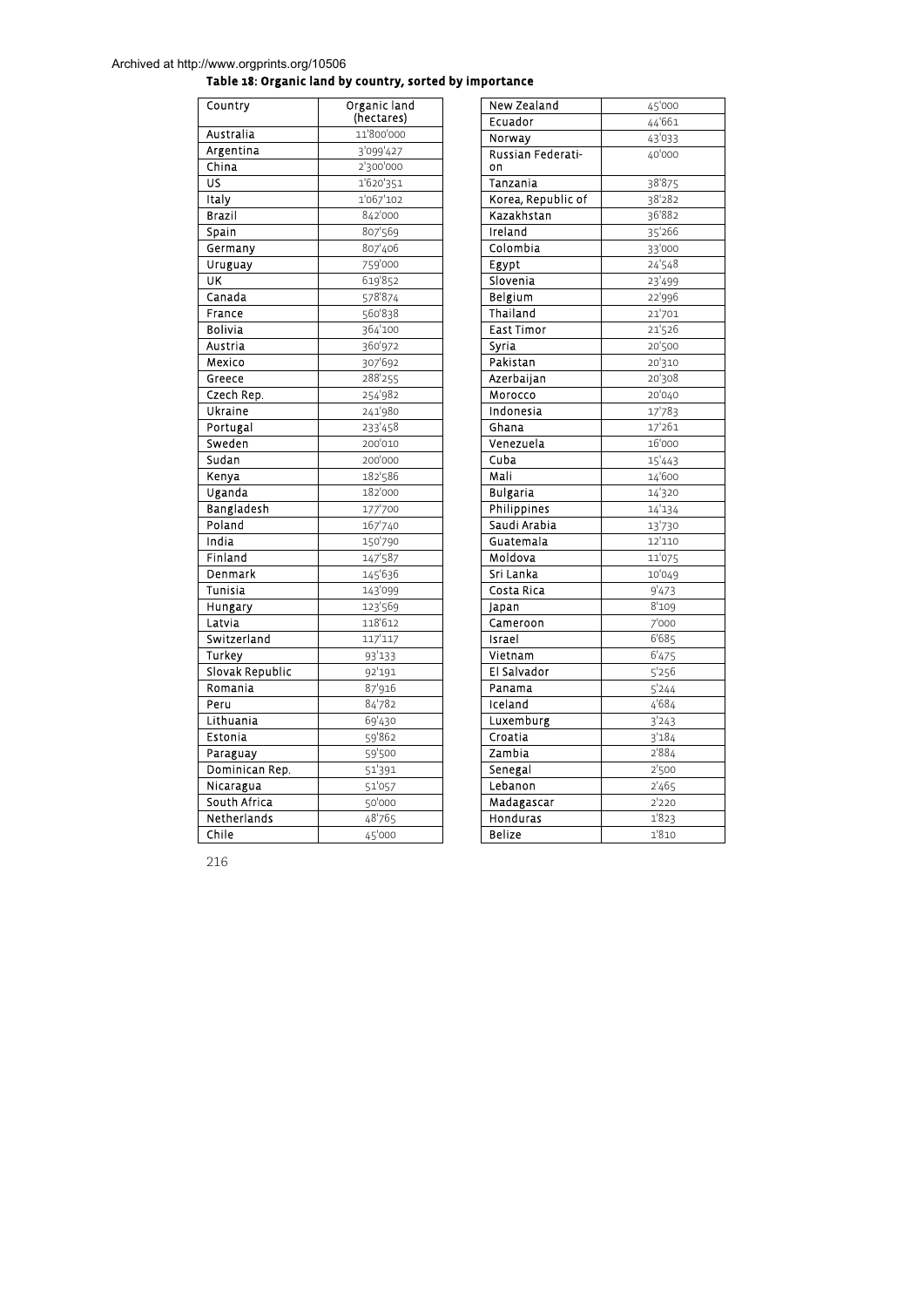| Cyprus                       | 1'698 |
|------------------------------|-------|
| Taiwan                       | 1'441 |
| Albania                      | 1'170 |
| Liechtenstein                | 1'040 |
| Nepal                        | 1'000 |
| Palestine, Occu-<br>pied Tr. | 1'000 |
| Malaysia                     | 963   |
| Cambodia                     | 952   |
| Algeria                      | 887   |
| Mozambique                   | 716   |
| Ser-<br>bia/Montenegro       | 591   |
| Benin                        | 500   |
| Bosnia Herzegovi-<br>na      | 416   |
| Jamaica                      | 376   |
| Malawi                       | 325   |
| Armenia                      | 265   |

| Macedonia         | 249        |  |
|-------------------|------------|--|
| Kyrgyzstan        | 221        |  |
| Mauritius         | 175        |  |
| Bhutan            | 150        |  |
| Georgia           | 130        |  |
| Guyana            | 109        |  |
| Rwanda            | 105        |  |
| Fiji              | 100        |  |
| Togo              | 90         |  |
| Trinidad & Tobago | 67         |  |
| Niger             | 39         |  |
| Burkina Faso      | 30         |  |
| Zimbabwe          | 25         |  |
| Malta             | 14         |  |
| Hongkong          | 12         |  |
| Jordan            | 10         |  |
| Total             | 30'558'183 |  |

Data providers and sources are listed under the continent tables at the end of the conti-nent chapters.

Source: SOEL-FiBL Survey 2007

#### Table 19: Share of organic land by country, sorted by importance

 $\blacksquare$ 

| Country         | Share of organic of<br>agricultural land |
|-----------------|------------------------------------------|
| Liechtenstein   | 27.90                                    |
| Austria         | 14.16                                    |
| Switzerland     | 10.94                                    |
| Italy           | 8.40                                     |
| Estonia         | 7.22                                     |
| Finland         | 6.52                                     |
| Portugal        | 6.34                                     |
| East Timor      | 6.33                                     |
| Sweden          | 6.27                                     |
| Czech Rep.      | 5.97                                     |
| Denmark         | 5.62                                     |
| Uruguay         | 5.08                                     |
| Slovak Republic | 4.91                                     |
| Slovenia        | 4.84                                     |
| Latvia          | 4.78                                     |
| Germany         | 4.74                                     |
| Norway          | 4.14                                     |
| UK              | 3.90                                     |
| Spain           | 3.20                                     |
| Greece          | 3.15                                     |
| Hungary         | 2.90                                     |

| Mexico             | 2.87 |
|--------------------|------|
| Australia          | 2.68 |
| Luxemburg          | 2.51 |
| Netherlands        | 2.49 |
| Lithuania          | 2.49 |
| Argentina          | 2.41 |
| France             | 2.03 |
| Korea, Republic of | 2.01 |
| Bangladesh         | 1.97 |
| Belgium            | 1.65 |
| Tunisia            | 1.46 |
| Uganda             | 1.46 |
| Dominican Rep.     | 1.39 |
| Belize             | 1.19 |
| Israel             | 1.17 |
| Cyprus             | 1.12 |
| Poland             | 1.03 |
| Bolivia            | 0.98 |
| Canada             | 0.86 |
| Ireland            | 0.84 |
| Lebanon            | 0.75 |
| Nicaragua          | 0.73 |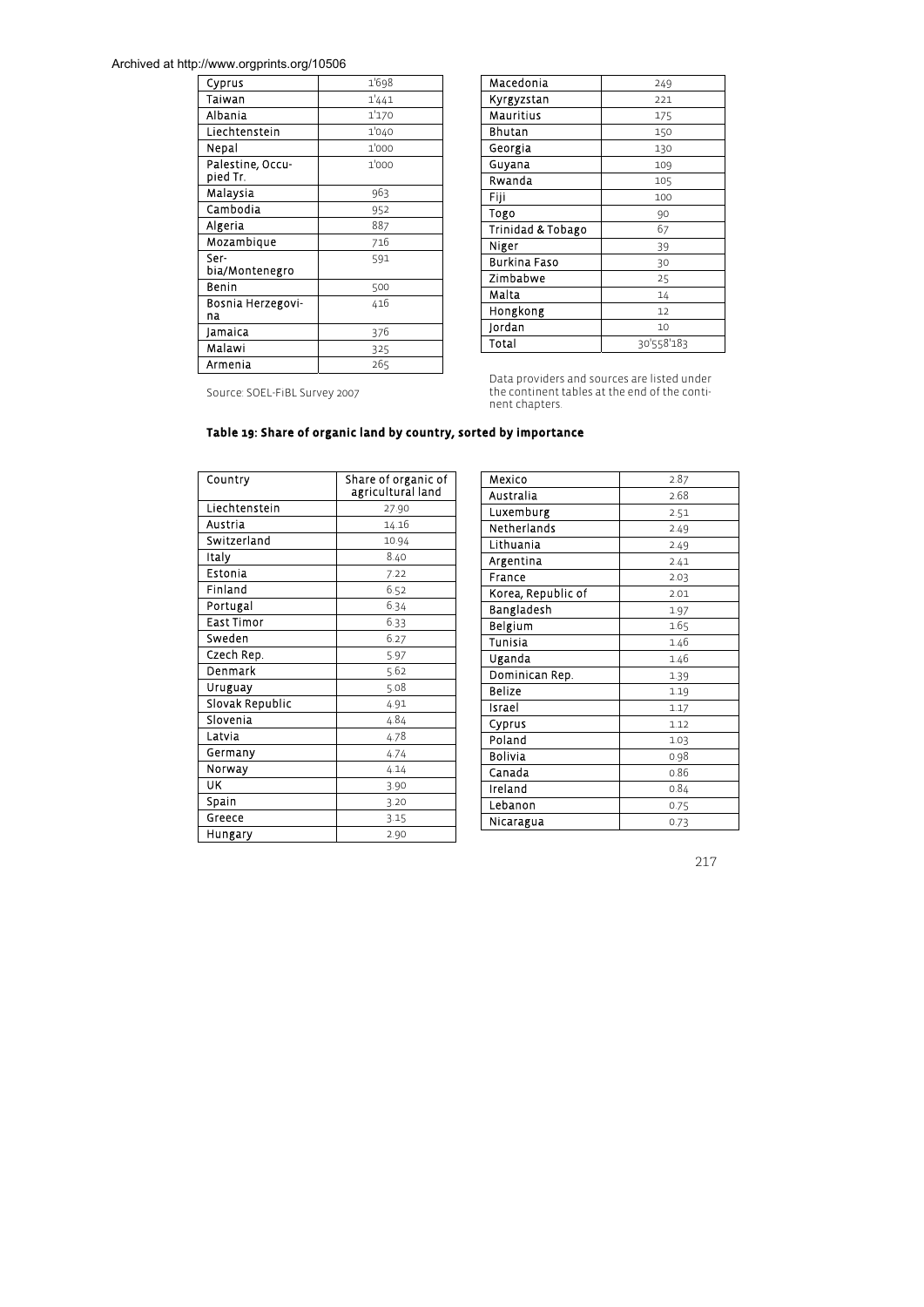| Egypt                   | 0.72 |
|-------------------------|------|
| Kenya                   | 0.69 |
| Romania                 | 0.60 |
| Ukraine                 | 0.59 |
| Ecuador                 | 0.55 |
| บร                      | 0.50 |
| Moldova                 | 0.44 |
| Azerbaijan              | 0.43 |
| Sri Lanka               | 0.43 |
| China                   | 0.41 |
| Peru                    | 0.40 |
| Costa Rica              | 0.33 |
| <b>Brazil</b>           | 0.32 |
| El Salvador             | 0.31 |
| Chile                   | 0.30 |
| Palestine, Occupied Tr. | 0.29 |
| <b>Bulgaria</b>         | 0.27 |
| New Zealand             | 0.26 |
| Guatemala               | 0.26 |
| Paraguay                | 0.24 |
| <b>Turkey</b>           | 0.24 |
| Panama                  | 0.24 |
| Cuba                    | 0.23 |
| Iceland                 | 0.21 |
| Japan                   | 0.16 |
| Mauritius               | 0.15 |
| Syria                   | 0.15 |
| Sudan                   | 0.15 |
| Malta                   | 0.13 |
| Thailand                | 0.12 |
| Ghana                   | 0.12 |
| Philippines             | 0.12 |
| Albania                 | 0.10 |
| Croatia                 | 0.10 |

| India                     | 0.08 |
|---------------------------|------|
| Tanzania                  | 0.08 |
| Pakistan                  | 0.08 |
| Cameroon                  | 0.08 |
| Venezuela                 | 0.07 |
| Jamaica                   | 0.07 |
| Colombia                  | 0.07 |
| Vietnam                   | 0.07 |
| Morocco                   | 0.07 |
| Honduras                  | 0.06 |
| Trinidad & Tobago         | 0.05 |
| South Africa              | 0.05 |
| Mali                      | 0.04 |
| <b>Indonesia</b>          | 0.04 |
| Senegal                   | 0.03 |
| Bhutan                    | 0.03 |
| Nepal                     | 0.02 |
| Fiji                      | 0.02 |
| Macedonia                 | 0.02 |
| Bosnia Herzegovina        | 0.02 |
| Armenia                   | 0.02 |
| <b>Russian Federation</b> | 0.02 |
| Cambodia                  | 0.02 |
| Kazakhstan                | 0.02 |
| Benin                     | 0.01 |
| .<br>Malaysia             | 0.01 |
| Serbia/                   | 0.01 |
| Montenegro                |      |
| Zambia                    | 0.01 |
| Madagascar                | 0.01 |
| Saudi Arabia              | 0.01 |
| Malawi                    | 0.01 |
| Guyana                    | 0.01 |
| Rwanda                    | 0.01 |

Source: SOEL-FiBL Survey 2007.

Data providers and sources are listed under the continent tables at the end of the conti-nent chapters.

Table 20: Number of farms by country, sorted by importance

| Country     | Number of farms |  |  |
|-------------|-----------------|--|--|
| Mexico      | 83'174          |  |  |
| Italy       | 44'733          |  |  |
| Uganda      | 40'000          |  |  |
| Sri Lanka   | 35'000          |  |  |
| Philippines | 34'990          |  |  |

| Tanzania   | 34'791 |
|------------|--------|
| Peru       | 33'474 |
| Austria    | 20'310 |
| East Timor | 18'388 |
| Germany    | 17'020 |
| Kenya      | 15'815 |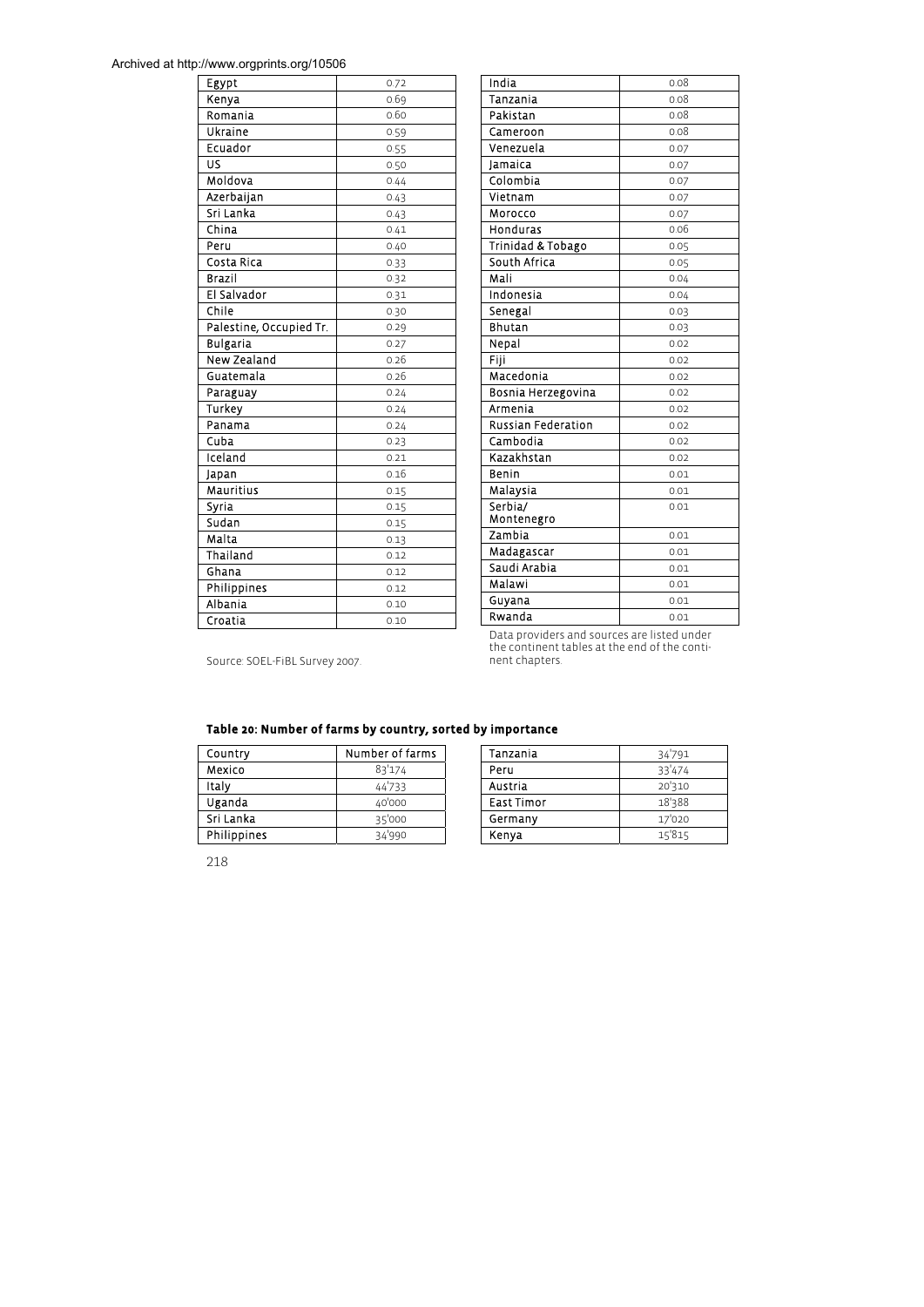| Spain               | _<br>15'693         |
|---------------------|---------------------|
| Indonesia           | 15'473              |
| Brazil              | 15'000              |
| Greece              | 14'614              |
| Turkey              | 14'401              |
| Morocco             | 12'051              |
| France              | 11'402              |
| Zambia              | 9'248               |
| US                  | 8'445               |
| Poland              | 7'183               |
| Cuba                | 7'101               |
| Bolivia             | 6'500               |
| Switzerland         | 6'420               |
| Nicaragua           | $\overline{5'977}$  |
| Korea, Republic of  | 5'447               |
| India               | $\overline{5}'$ 147 |
| Japan               | 4'636               |
| Colombia            | 4'500               |
| Finland             | 4'296               |
| UK                  | 4'285               |
| Costa Rica          | 3'987               |
| Mali                | 3'672               |
| Canada              | 3'618               |
| Honduras            | 3'000               |
| Senegal             | 3'000               |
| Sweden              | 2'951               |
| Romania             | 2'920               |
| Denmark             | 2'892               |
| Latvia              | 2'873               |
| Guatemala           | 2'830               |
| .<br>Paraguay       | 2'827               |
| Thailand            | 2'498               |
| Norway              | 2'496               |
| Ecuador             | $\overline{2}$ '427 |
| Ghana               | 2'000               |
| Mozambique          | 1'904               |
| Australia           | 1'869               |
| Lithuania           | 1'811               |
| El Salvador         | 1'811               |
| Argentina           | 1'736               |
| Slovenia<br>China   | 1'718<br>1'600      |
|                     |                     |
| Portugal            | 1'577               |
| Hungary<br>Cambodia | 1'553               |
| Netherlands         | _<br>1'421          |
|                     | 1'377               |
| Nepal               | 1'247               |

| Vietnam                          | 1'022      |
|----------------------------------|------------|
| Estonia                          | -<br>1'013 |
| Chile                            | 1'000      |
| Ireland                          | 978        |
| Taiwan                           | 914        |
| Czech Rep.                       | 829        |
| <b>New Zealand</b>               | 820        |
| Dominican Rep.                   | 819        |
| Belgium                          | 693        |
| Sudan                            | 650        |
| .<br>Benin                       | 600        |
| Tunisia                          | 515        |
| Uruguay                          | 500        |
| Egypt                            | 500        |
| Palestine, Occupied Tr.          | 500        |
| Israel                           | 420        |
| <b>Bulgaria</b>                  | 351        |
| Azerbaijan                       | 332        |
| Lebanon                          | 331        |
| Cyprus                           | 305        |
| Croatia                          | 269        |
| Kyrgyzstan                       | 225        |
| Slovak Republic                  | 196        |
| Moldova                          | 121        |
| Bangladesh                       | 100        |
| Albania                          | 93         |
| Luxemburg                        | 72         |
| Ukraine                          | 72         |
| Bhutan                           | 65         |
| Macedonia                        | 50         |
| Armenia                          | 40         |
| <b>Russian Federation</b>        | 40         |
| Malaysia                         | 40         |
| Algeria                          | 39         |
| Georgia                          | 38         |
| Liechtenstein                    | 35         |
| Guyana                           | 28         |
| Pakistan                         | 28         |
| Bosnia He <mark>rzegovina</mark> | 26         |
| Iceland                          | 23         |
| Hongkong                         | 20         |
| <u>Malawi</u>                    | 13         |
| Jamaica                          | 7          |
| Panama                           | 7          |
| Malta                            | 6          |
| Mauritius                        | 5          |
| Venezuela                        | 4          |